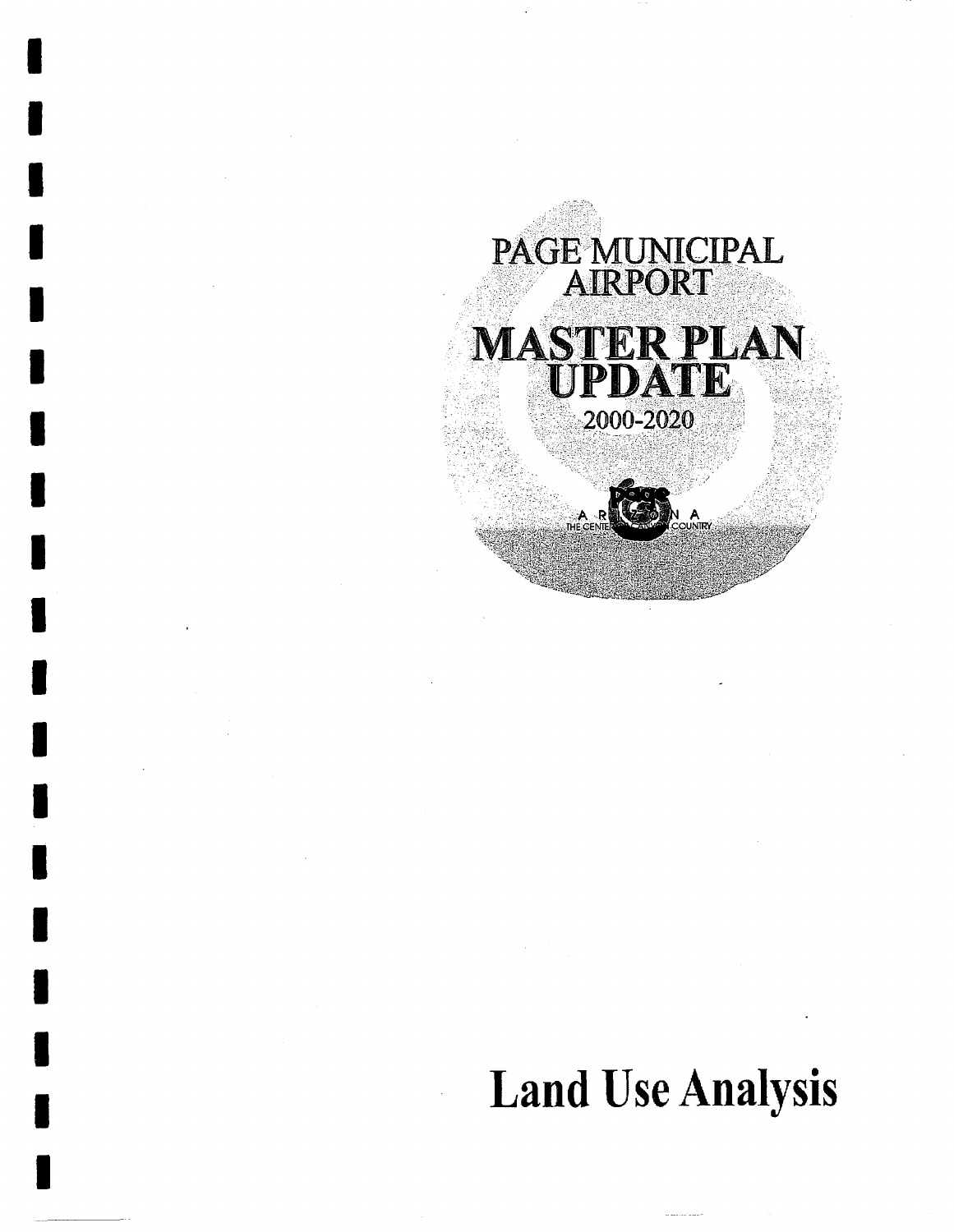**I** 

**I** 

**I** 

**I** 

**I** 

**I** 

**I** 

**I** 

**I** 

**I** 

**I** 

**I** 

**I** 

**I** 

**I** 

**I** 

**I** 

**i** 

**I** 

## **CHAPTER 8 LAND USE ANALYSIS**

#### **8.1 INTRODUCTION**

The purpose of this land use analysis is to document the anticipated impacts of airport improvements on the land within the airport boundary, on adjacent properties, and on the community as a whole.

#### **8.2 ON-AIRPORT LAND USE**

The on-airport Land Use Plan for Page Municipal Airport adopts general FAA criteria for the use of airport property (FAA Advisory Circular 150/5070-6A, Airport Master Plans):

- Adherence to standards in support of safe aircraft operations.
- Non-interference with line of sight or other restrictions for navigation aids and weather equipment.
- Use of existing facilities, to the extent possible, depending on their location, condition, and obligations with respect to their use.
- Consideration of topography and available infrastructure that might affect development costs.
- Flexibility in accommodating changes in demand and expansion.
- Effective and safe ground circulation for aircraft and vehicles.

Sheet 7 of 10 in Chapter 6, Airport Plans, illustrates the Land Use Plan for Page Municipal Airport. The plan depicts both existing and future land uses. The categories of on-airport land use include:

- Airfield Operations Area
- Helicopter Operations Area
- Terminal Area, FBO, and Support Facilities
- Corporate and Private General Aviation (GA)
- **Government**
- Aviation Reserve
- Aviation Support

#### **8.2.1 Airfield Operations Area**

The highest priority use for airport land is present and future air operations. This category includes runways, taxiways, aprons, navigation aids, and their associated clearances. The boundary of the air operations land use is generally equivalent to the Building Restriction Line (BRL) which includes approximately 318 acres of the existing 547-acre airport. The BRL is defined by:

- A 500 foot-wide primary surface on Runway 15-33 and the 7:1 slope transitional surface to a height of 25 feet
- A 250 foot-wide primary surface on runway 7-25 and the 7:1 slope transitional surface to a height of 20 feet
- Taxiway and taxilane object free areas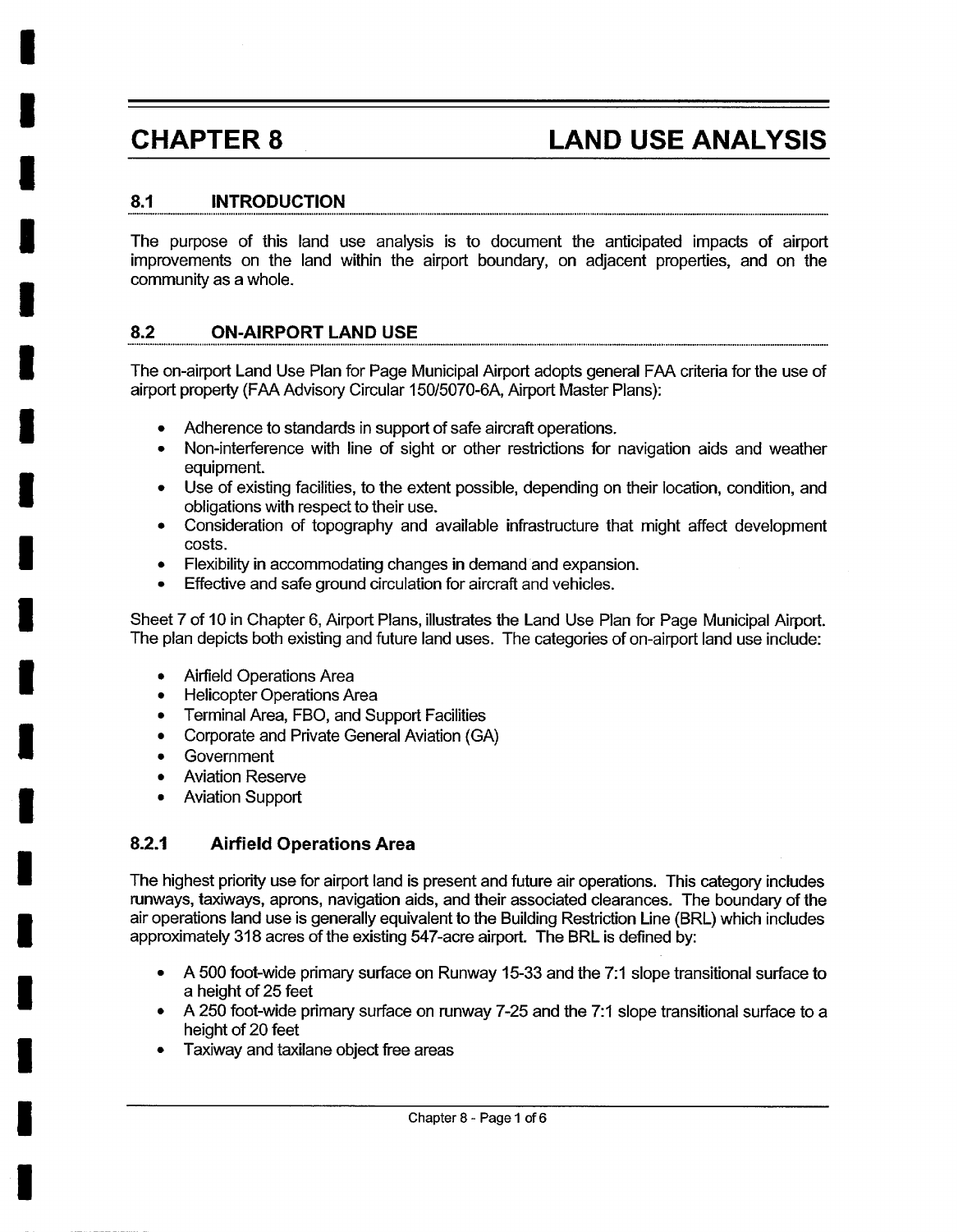- TVOR critical area (1,000-foot radius)
- Line-of-sight critical area (also referred to as the Runway Visibility Zone)

The trapezoidal runway protection zones (RPZs) at the end of each runway and out to the extents of the airport boundary off each runway end are also a part of the airfield operations area. These RPZs should not contain buildings. However, some ancillary land uses other than air operations are permitted within the RPZ, provided they do not attract wildlife, are outside the runway object free area, and do not interfere with navigational aids. Automobile parking is discouraged, but permitted. Fuel storage, residences, and places of public assembly should not be located in the RPZ. The RPZs at Page Municipal Airport are clear with the exception of parts of roadways and fences that cross Runway 33 end and both Runway 7 and 25 end RPZs.

#### **8.2.2 Helicopter Operations Area**

The helicopter operations area boundary is generally defined by the proposed heliport, adjacent future helicopter parking spaces, and protected helicopter approach airspace. This land use is identified separately from the airfield operations since the parcel is not contiguous to the airfield and to distinguish between the rotorcraft and fixed wing future development needs. The helicopter operations area land use totals approximately 5 acres.

#### **8.2.3 Terminal Area, FBO, and Support Facilities**

The terminal, FBO, and support facilities land use area is centrally located on the west side of the airport. This land use consists of approximately eight (8) acres and includes the existing new terminal building, FBO facilities (Classic, Sunrise), terminal area parking, and airport access.

### **8.2.4 Corporate and Private General Aviation (GA)**

For the purpose of the land use analysis, corporate and private GA includes all of the existing and proposed hangar development which does not belong to the FBO or government agencies, such as based aircraft hangars or future corporate hangars. Existing private GA hangars are located north of the terminal area and south of Runway 7 end. Future private GA hangar development and additional based aircraft tiedowns are planned in the same area, but closer to Parallel Taxiway A. Locating this development in a contiguous area simplifies future taxilane development, utility expansion, and overall management of facilities by separating various airport activities. Airport property identified for corporate and private GA land use total approximately 31 acres.

#### **8.2.5 Government**

The Government Land Use designation is located south of the terminal area. This land use designation includes the National Park Service and apron used by the transient military operators. This land use designation extends to the southern boundary of the terminal area land use and northern boundary of the aviation support land use for a total of approximately four (4) acres.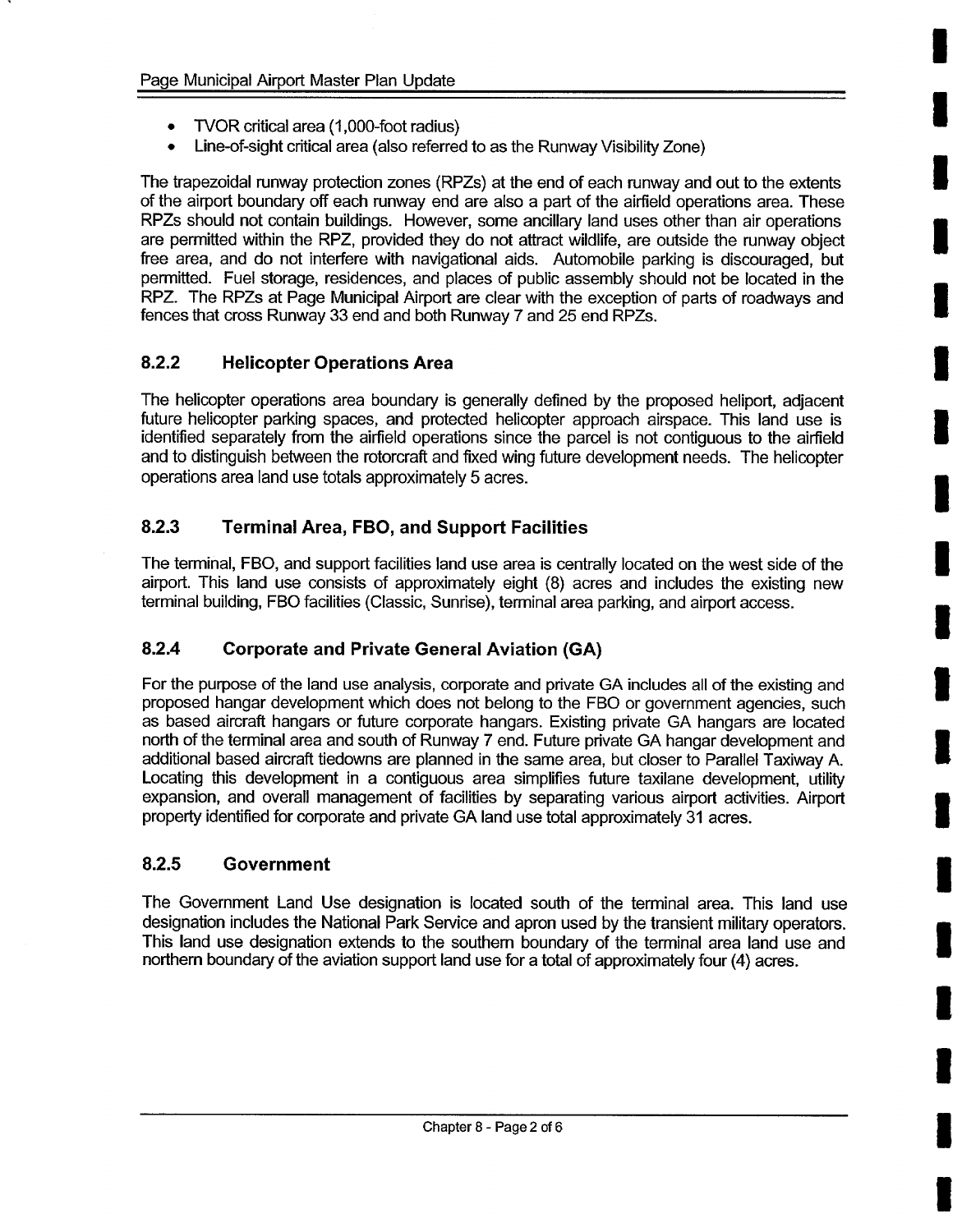#### **I 8.2.6 Aviation Reserve**

**I** 

**I** 

**I** 

**I** 

**I** 

**I** 

**I** 

**I** 

**I** 

**I** 

**I** 

**I** 

**I** 

**I** 

**I** 

**I** 

**I** 

**I** 

Undeveloped land provides an airport with flexibility to meet unforeseen needs and with expansion capability beyond the 20-year planning period. There are three significant areas is designated for aviation reserve at Page Municipal Airport. The largest parcel, is located southeast of the runway intersection and extends south along the airfield operations area boundary. It is anticipated that this area will be consumed for contingency development beyond 2020 for terminal area, FBO, GA, and support facility needs if the airport is not relocated. The two remaining parcels are located in the northeast and northwest parts of the airport after the southeast parcel is consumed.

#### **8.2.7 Aviation Support**

The aviation support land use designation includes additional support facilities not included in the terminal area. For Page, this includes the fuel farm and automated surface observation system (ASOS). This land use is located south of the govemment land use and includes approximately three (3) acres.

#### **8.3 LAND ACQUISITION AND CONTROL**

Page Municipal Airport has sufficient land for proposed airport development during the planning period and beyond. However, the airport has insufficient control of the entire RPZ off Runway 7 end. Per FAA guidelines, these areas should also be controlled in fee simple or avigation easement. The City is planning to displace the threshold on Runway 7 end to resolve this issue.

#### **8.4 OFF-AIRPORT LAND USE**

The major concerns for land use compatibility with airports are noise and airspace. In addition, activities near the airport should not emit smoke, produce glare, produce electromagnetic interference that could affect radio navigation and approach aids, nor attract wildlife, so that they do not interfere with aviation activity.

Off-airport land use planning seeks to maximize compatibility between airport activities and other land uses in the vicinity of the airport and minimize the impacts of aircraft activity on the surrounding community.

According to FAA Order 7400.2C, *"When airport design standards are combined with appropnate state and local zoning ordinances, the resultant effect will: assure the lowest possible operational altitudes for aircraft; protect the economic investment in the airport; and promote safety in the areas affected by the airport by assuring, through proper development, land use most beneficial to the community."*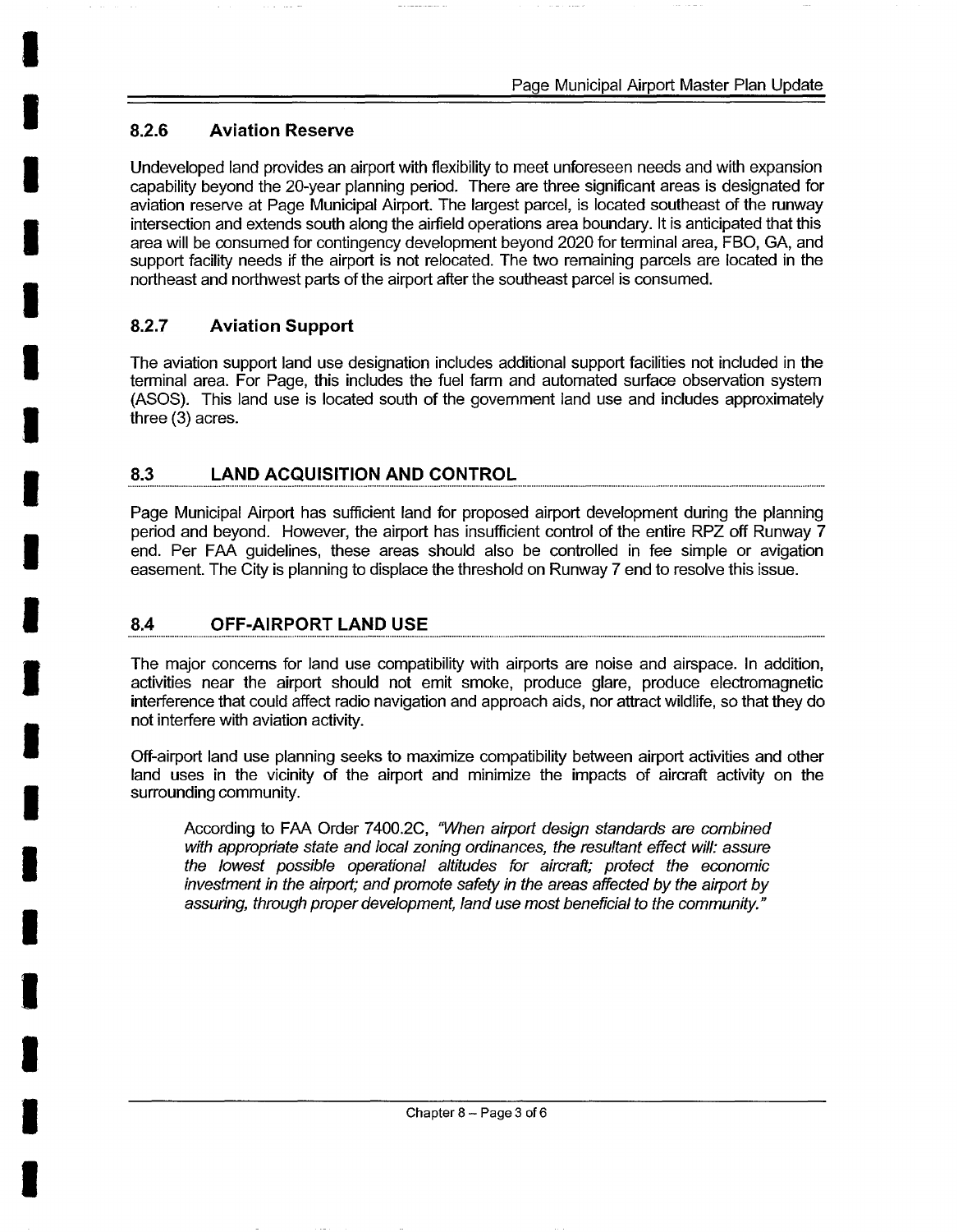Currently, Page Municipal Airport's western boundary is surrounded by residential development. The Glen Canyon National Recreation Area is to the north and undeveloped property lies to the east and south of the airport where the terrain drops off significantly. Additional discussion of offairport land use is presented in this section to specifically address the following topics:

**u** 

**u** 

- Airspace
- Airport Influence Area
- Noise

#### **8.4.1 Airspace**

The airspace drawing in the Airport Layout Plan drawing set (see Chapter 6) indicates the sloped imaginary approach, departure, and transitional surfaces that define the airspace that should remain unobstructed by structures, vegetation, or terrain. Further, consideration of any future development plans adjacent to the airport should include the submittal of an FAA Form 7460-1, Notice of Proposed Construction, to allow the FAA the opportunity to review its potential adverse impact on the airspace surrounding the airport. A copy of FAA Form 7460-1 is included in the Appendix E.

#### **8.4.2 Airport Influence Area**

The Page Municipal Airport is located east of the City with residential areas adjacent to the airport. In order to provide continued protection of the airport's viability, the City of Page developed an Airport Influence Area (AIA) under House Bill 2491 (see Appendix F). The legislation gave airport owners the ability to designate an area around the airport, which is exposed to noise and overflights as determined by the airport owner or operator. Arizona Department of Transportation, Aeronautics Division, recommended that this area be based on the airport traffic patterns as defined in FAA guidance. Thus, the City of Page developed an AIA which takes into account both existing and ultimate aircraft operations at the airport. This AIA is shown in the Airport Plans, sheet 9. Solid lines represent the primary influence area boundary. As shown, primary Runway 15-33's Influence Area is larger than crosswind Runway 07-25's Influence Area, but small corner parts of Runway 07-25's Influence Area do extend beyond Runway 15-33's Influence Area. While the AIA does not extend over the core of the City of Page, it does extend over the northern areas of the community and the Glen Canyon National Recreation Area.

#### **8.4.3 Noise**

As described earlier, the primary cause of incompatibility between an airport and the surrounding community is aircraft noise. Noise-sensitive development often surrounds an airport before the problem is recognized. Noise is a major source of environmental pollution and represents a threat to the serenity and quality of life for those individuals exposed to it.

The degree of which people will suffer from the nuisance of aircraft noise varies depending on their activities at any given time. While people are less disturbed by noise when they are driving, working, or shopping, they are more disturbed when they are at home. Many residents living near airports already complain that aircraft noise is disturbing regardless of whether their home is inside what is considered an incompatible "noise contour'' around an airport.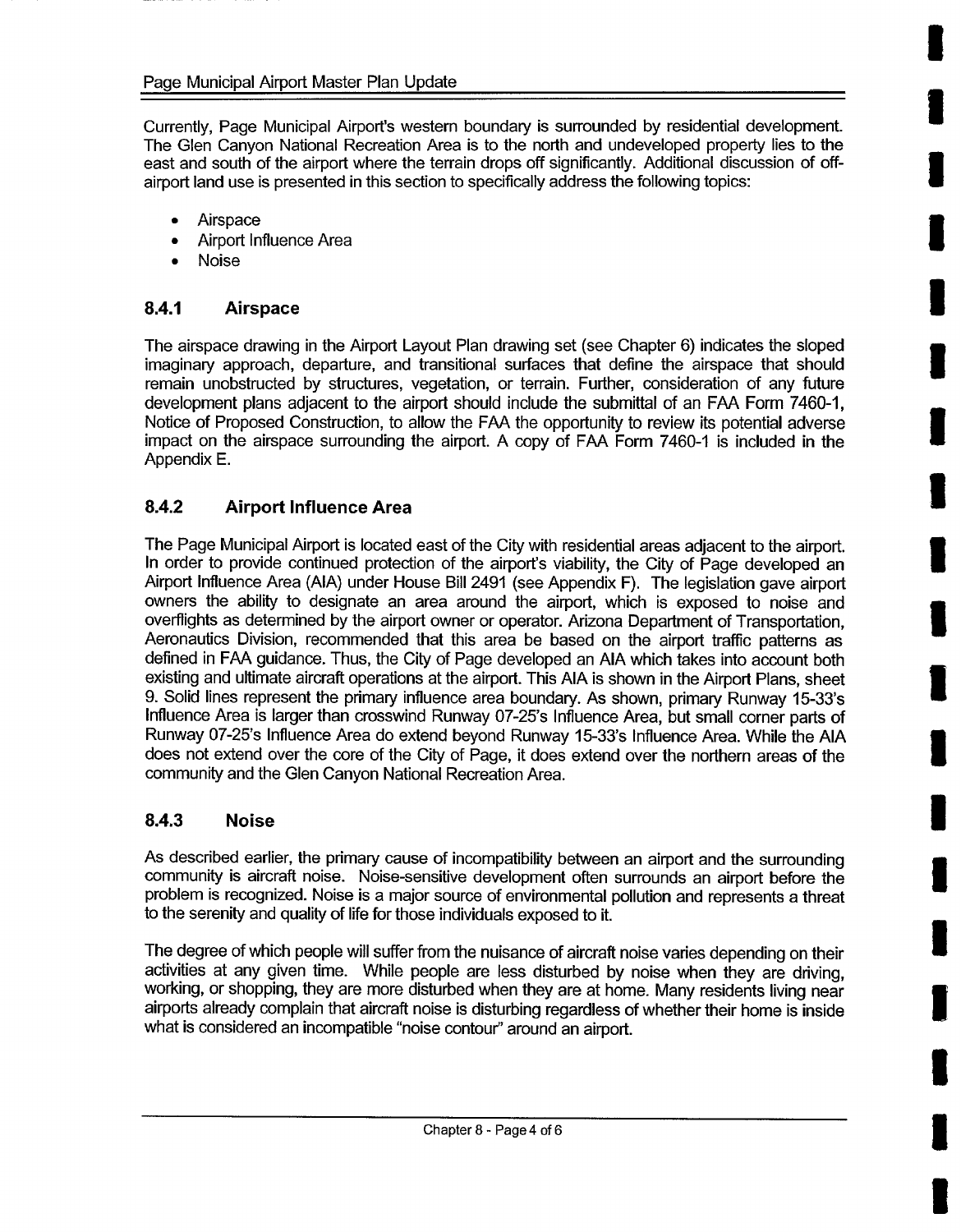While FAA has published noise compatibility guidelines, they explicitly state that determination of noise compatibility and regulation of land use are purely local responsibilities. There are variations in human tolerance to aircraft noise. For example, it may be tolerated more by people living in a noisier urban environment than by people living in rural communities.

#### **Methodology**

**I** 

**I** 

**I** 

**I** 

**I** 

**I** 

To define the effect of aircraft-generated noise on a community, an effective and appropriate measure of cumulative noise exposure is needed. The Federal Aviation Administration Integrated Noise Model (INM 5.1) was used to measure noise in this study. The Integrated Noise Model, over a 24-hour period, accounts for separate aircraft flying along flight tracks identified as straight-line or curved segments. These flight tracks are coupled with other data relating to noise, slant range, and engine thrust for each distinct aircraft type in the fleet mix to provide a cumulative measure of daily noise, with a penalty for nighttime aircraft activity (Day-Night Sound Level [DNL] metric). This methodology is consistent with existing measurement technologies. This methodology has been adopted by the FAA in response to the requirements of the Airport Safety and Noise Abatement Act of 1979 for a standardized noise system and is also recognized by the Environmental Protection Agency (EPA), and the Department of Housing and Urban Development (HUD) as an appropriate measure of cumulative noise exposure.

Noise is expressed as the Day-Night Average Sound Level, or DNL (formerly referred to as Ldn). DNL is the national standard accepted by the FAA for describing cumulative noise exposure and identifying noise/land use compatibility issues. DNL is the average noise level in decibels (dB) over a full 24-hour period with a 10-decibel (dB) penalty applied to noise events occurring at night (10:00 p.m. to 7:00 a.m.). DNL contours do not represent actual noise conditions present on any specific day or absolute boundaries of acceptability in personal response to noise.

Application of the DNL measurement methodology produces a series of noise level contour lines (DNL contours) which depict noise levels. These are superimposed on a map of the airport and its environs. Contour lines are a summation of all the noise produced by aircraft operations for a year. The DNL levels for Page Municipal Airport use forecast information pertaining to daily aircraft operations, and actual runway utilization, flight track utilization, and aircraft flight track profiles. DNL mapping is primarily a planning tool. Noise exposure contours should be viewed as a means for comparing average noise impacts, not precisely defining them relative to a specific location at a specific time.

### Integrated Noise Model (INM 5.1) Input Data

Noise modeling for the Page Municipal Airport used the following type of information as input.

- Existing (1998) and forecast operations (through 2020)
- Runway utilization by departure-arrival track usage
- Day/night operations split
- Touch-n-go (T&G) operations
- Flight tracks for arrivals, departures, and T&G's
- Airport Elevation
- Mean Maximum Temperature

Since Page does not have an air traffic control tower, some operational information used for the INM Model had to be estimated. Estimates were prepared using input from FAA records, the City, and airport users.